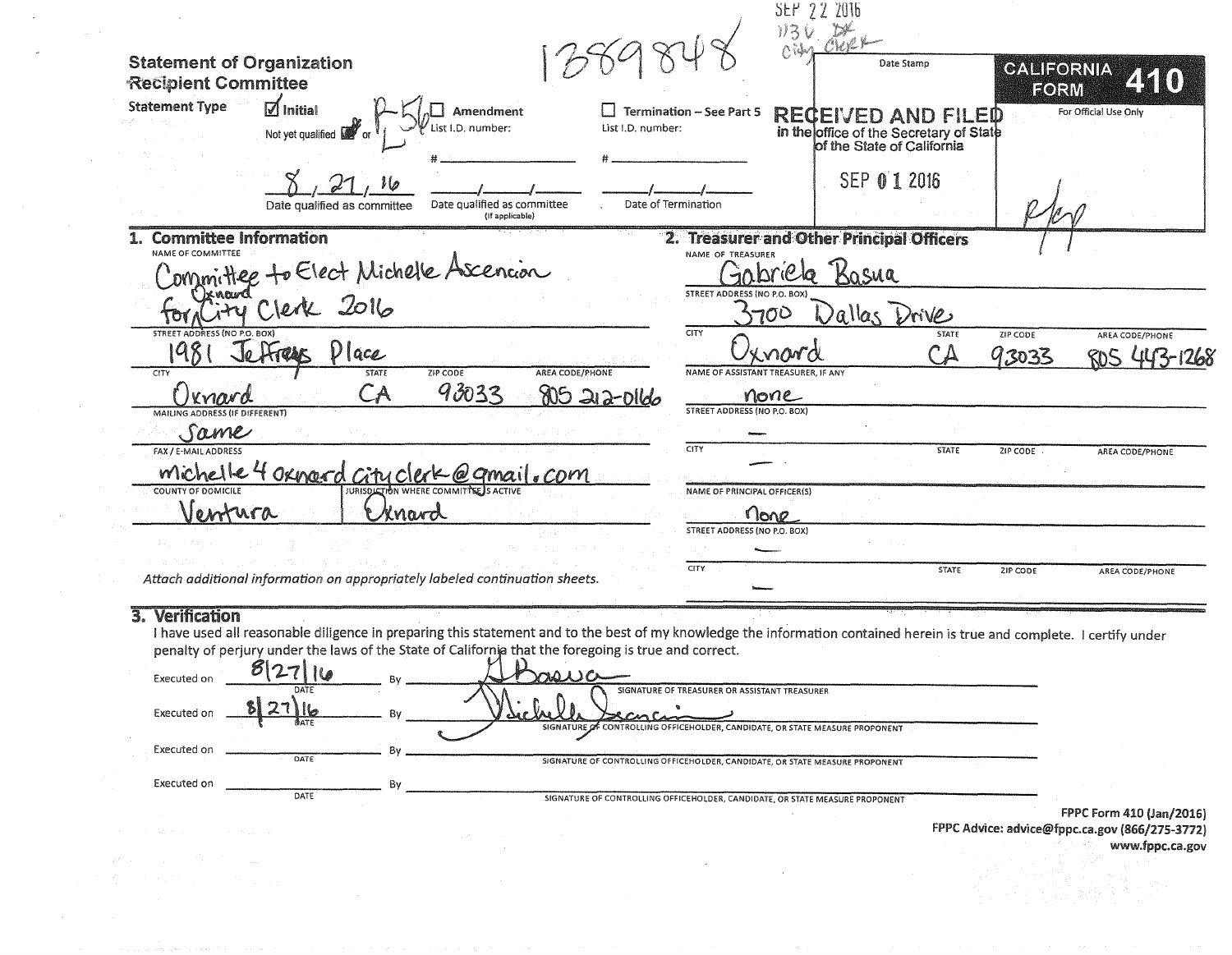## **Statement of Organization Recipient Committee**

**INSTRUCTIONS ON REVERSE** 

**OANFORMA** FORM

I.D. NUMBER

Page 2

## COMMITTEE NAME Committee to Elect Michelle Ascencion for Denard City Clerk 2016

. All committees must list the financial institution where the campaign bank account is located.

| NAME OF FINANCIAL INSTITUTION                                                                                               |                                                                                                                                                                                                                                | AREA CODE/PHONE | <b>BANK ACCOUNT NUMBER</b> |                                                                                                                                                                                                                                |
|-----------------------------------------------------------------------------------------------------------------------------|--------------------------------------------------------------------------------------------------------------------------------------------------------------------------------------------------------------------------------|-----------------|----------------------------|--------------------------------------------------------------------------------------------------------------------------------------------------------------------------------------------------------------------------------|
|                                                                                                                             |                                                                                                                                                                                                                                |                 | Redact $\epsilon$          |                                                                                                                                                                                                                                |
| <b>ADDRESS</b>                                                                                                              |                                                                                                                                                                                                                                | <b>CITY</b>     | <b>STATE</b><br>ZIP CODE   |                                                                                                                                                                                                                                |
| 1791                                                                                                                        | $A$ $\nu$                                                                                                                                                                                                                      |                 |                            |                                                                                                                                                                                                                                |
| <u>Proposition of the company of the company of the company of the company of the company of the company of the company</u> | A may be been well as a major of the first that the company and a company of the company of the company of the company of the company of the company of the company of the company of the company of the company of the compan |                 |                            | The contract of the contract of the contract of the contract of the contract of the contract of the contract of the contract of the contract of the contract of the contract of the contract of the contract of the contract o |

4. Type of Committee Complete the applicable sections.

**Controlled Committee** 

**Primarily Formed Committee** 

- . List the name of each controlling officeholder, candidate, or state measure proponent. If candidate or officeholder controlled, also list the elective office sought or held, and district number, if any, and the year of the election.
- List the political party with which each officeholder or candidate is affiliated or check "nonpartisan."
- . If this committee acts jointly with another controlled committee, list the name and identification number of the other controlled committee.

| NAME OF CANDIDATE/OFFICEHOLDER/STATE MEASURE PROPONENT | ELECTIVE OFFICE SOUGHT OR HELD<br>(INCLUDE DISTRICT NUMBER IF APPLICABLE) | YEAR OF ELECTION | PARTY          |
|--------------------------------------------------------|---------------------------------------------------------------------------|------------------|----------------|
| Michelle Ascencion                                     | $\mathsf{b} \cdot \mathsf{b} =$<br>" jenard                               | $\infty$ Ullo    | M Nonpartisan  |
|                                                        |                                                                           |                  | LJ Nonpartisan |

Primarily formed to support or oppose specific candidates or measures in a single election. List below:

| CANDIDATE(S) NAME OR MEASURE(S) FULL TITLE (INCLUDE BALLOT NO. OR LETTER)                                                                                                                              | CANDIDATE(S) OFFICE SOUGHT OR HELD OR MEASURE(S) JURISDICTION<br>(INCLUDE DISTRICT NO., CITY OR COUNTY, AS APPLICABLE) | CHECK ONE |        |
|--------------------------------------------------------------------------------------------------------------------------------------------------------------------------------------------------------|------------------------------------------------------------------------------------------------------------------------|-----------|--------|
|                                                                                                                                                                                                        |                                                                                                                        | SUPPORT   | OPPOSE |
|                                                                                                                                                                                                        |                                                                                                                        |           |        |
| <b>HOLLY CEEP, LEWIS COUNTY OF PERSONS PRODUCED AND CONSULTED TO A REPORT</b><br><b>CONTRACTOR IN A REPORT OF THE CONTRACTOR OF A STATE OF A SAN AND A STATE OF A STATE OF A STATE OF A STATE OF A</b> |                                                                                                                        | SUPPORT   | OPPOSE |

FPPC Form 410 (Jan/2016) FPPC Advice: advice@fppc.ca.gov (866/275-3772) www.fppc.ca.gov